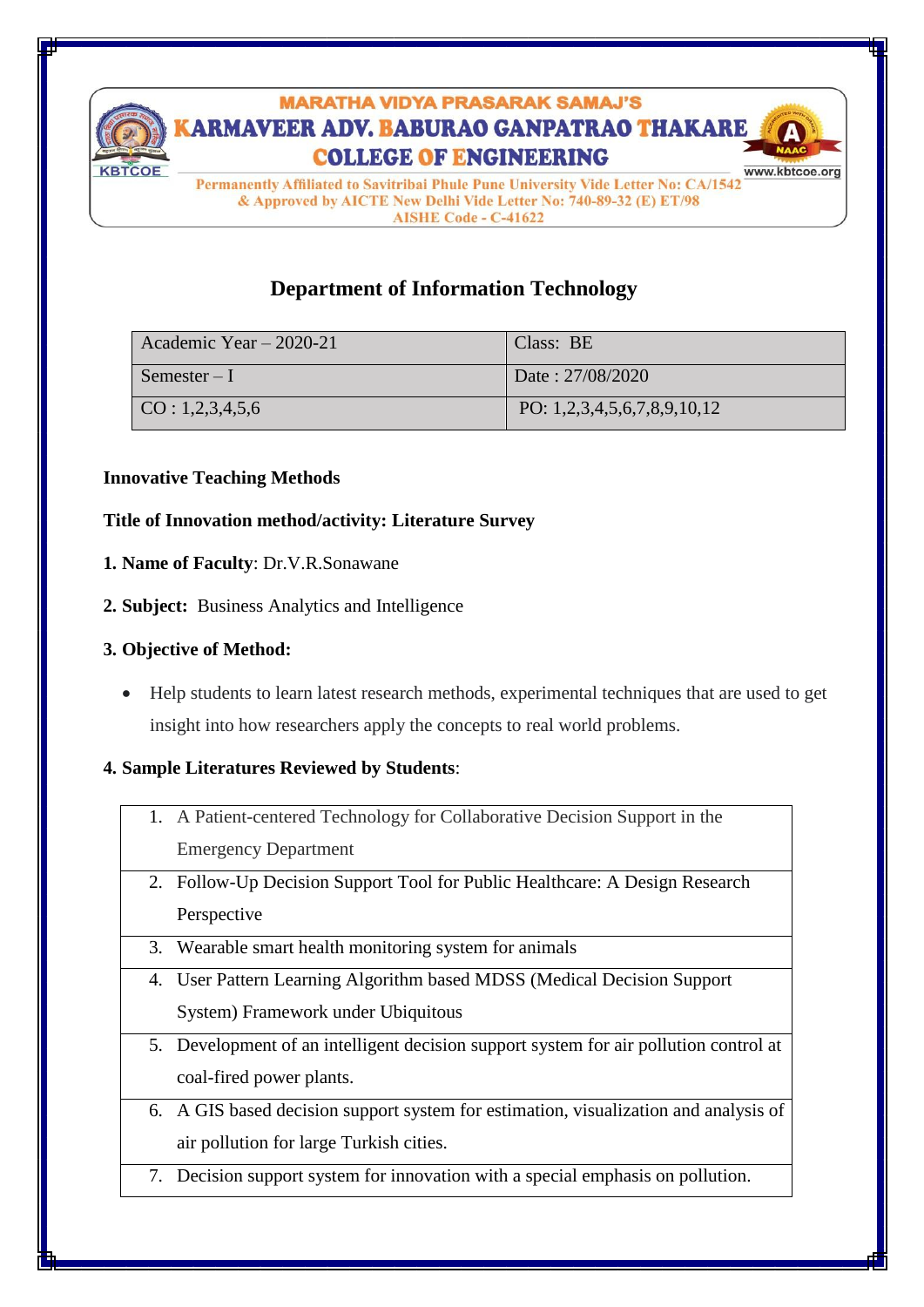- 8. Ultrasonic Based Smart Blind Stick For Visually Impaired Persons
- 9. An electronic walking stick for blinds
- 10. Effective Fast Response Smart Stick for Blind People.
- 11. Smart Blind Stick using Artificial Intelligence
- 12. Decision Support System (DSS) for Fraud Detection in Health Insurance Claims Using Genetic Support Vector Machines (GSVMs)
- 13. Decision Support System (DSS) for Feature Engineering for Healthcare Fraud Detection.
- 14. Computerized decision support systems for healthcare professionals.
- 15. A COVID-19 Risk Assessment Decision Support System for General Practitioners: Design and Development Study

16. Efficient Decision Support System for Agricultural Application

- 
- 17. Smart Sensing-enabled Decision Support System for Water Scheduling in
- 18. Orange Orchard
- 19. Efficient Decision Support System for Agricultural Application
- 20. Agriculture Decision Support System using Data Mining
- 21. User Pattern Learning Algorithm based MDSS (Medical Decision Support System) Framework under Ubiquitous
- 22. Smart Healthcare Monitoring System Based on Wireless Sensor Networks
- 23. The Asthma Kiosk: A Patient-centered Technology for Collaborative Decision Support in the Emergency Department.
- 24. Decision Support Systems to Manage Irrigation in Agriculture.
- 25. A Comprehensive Study of Application of Decision Support System in Agriculture in Indian Context
- 26. Technology Acceptance and the Uptake of Agricultural DSS.

## **5. Description of method with Benefits (8 – 10 lines) :**

A literature review is a search and evaluation of the available literature in given subject or chosen topic area. Group of student collect the information of research topic from different sources (E.g. IEEE papers/Journal Papers/White Papers/Web/Reference or Text Books/Any other relevant material). Students then evaluate and synthesize the information to draw the inference.

#### **The method Impact:**

Literature review helps students to build the knowledge. They learn latest research methods, and experimental techniques that are used and gained insight into how researchers apply the concepts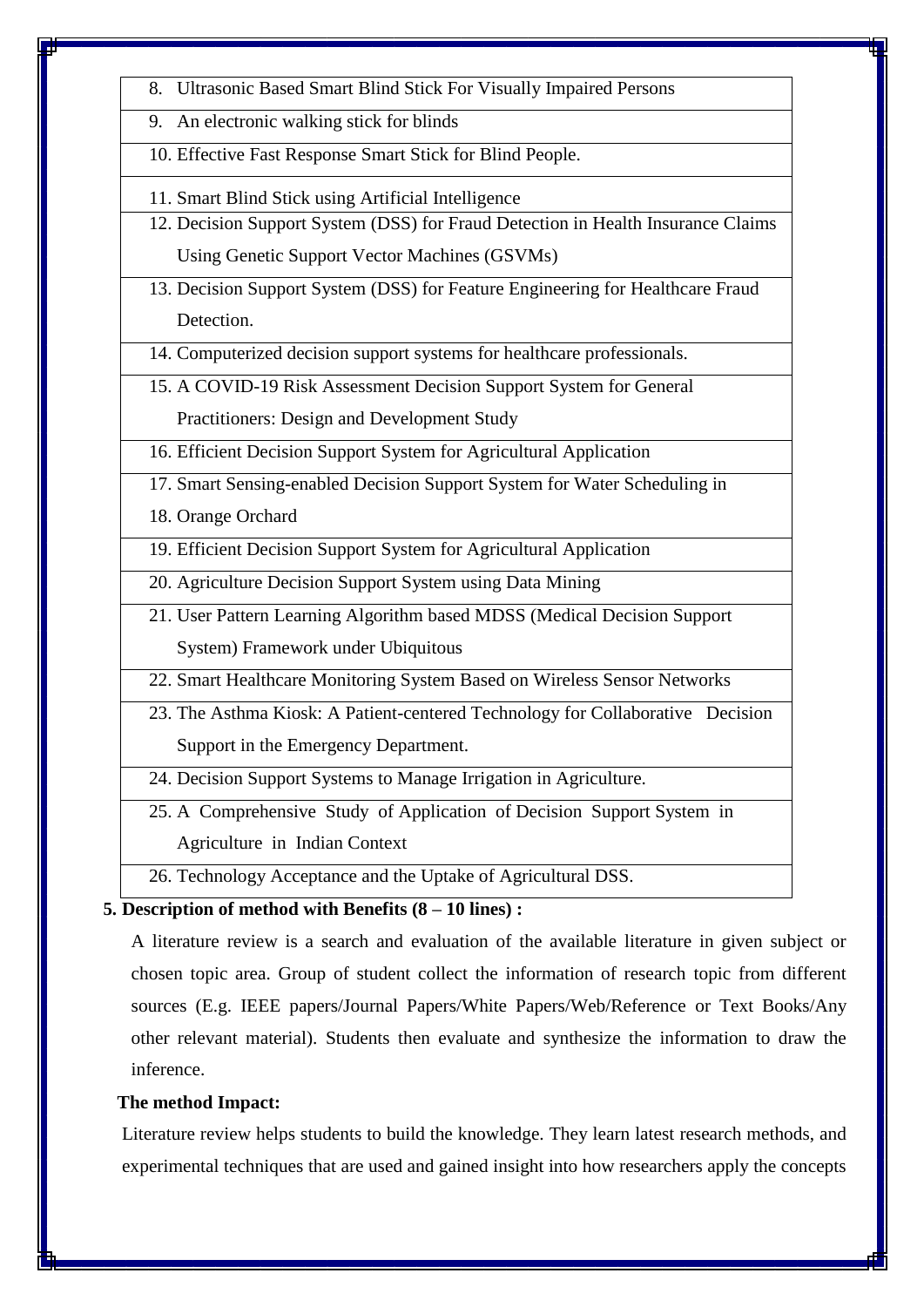to real world problems.

## **Roles and Responsibilities**

- **Teacher**
	- Guide students to select topic for literature survey.
	- Define rubrics for the assessment of the activity.
	- Assess the reports.
- **Student**
	- Search articles related to the assigned topic.
	- Final one article to prepare summary report.
	- Prepare the summary report.

#### **6. Assessment Tools & Rubrics:**

#### **Rubrics for Assessment of Literature Review:**

| Sr.<br>N <sub>0</sub> | Name of<br><b>Method</b>    | <b>Evaluation</b><br>Criteria          | Max.<br><b>Score</b> | <b>Excellent</b><br>$(100\%)$                                                                                      | <b>Satisfactory</b><br>$(60\%)$                                                                                                 | Poor $(20\%)$                                                                                                                        |
|-----------------------|-----------------------------|----------------------------------------|----------------------|--------------------------------------------------------------------------------------------------------------------|---------------------------------------------------------------------------------------------------------------------------------|--------------------------------------------------------------------------------------------------------------------------------------|
|                       | <b>Literature</b><br>review | Source of<br>Informatio<br>$\mathbf n$ | 5                    | Any other<br>$\bullet$<br>resources<br><b>UGC</b><br>Approved<br>Journals<br>IEEE/Scopu<br>s/Springer/<br>Elsevier | Any other<br>$\bullet$<br>resources<br><b>UGC</b><br>$\bullet$<br>Approved<br>Journals<br>IEEE/Scopus/<br>Springer/<br>Elsevier | Any other<br>٠<br>resources<br><b>UGC Approved</b><br>$\bullet$<br><b>Journals</b><br>IEEE/Scopus/Sp<br>$\bullet$<br>ringer/Elsevier |
| 1.                    |                             | Report                                 | 10                   | Evaluation<br>$\bullet$<br>Synthesis<br>٠<br>Inferences<br>Drawn                                                   | Evaluation<br>$\bullet$<br>Synthesis<br>٠<br><b>Inferences</b><br><b>Drawn</b>                                                  | Evaluation<br>$\bullet$<br><b>Synthesis</b><br><b>Inferences</b><br>$\bullet$<br><b>Drawn</b>                                        |
|                       |                             | Team<br>work                           | 5                    | Team work<br>skill<br>Active<br>Participation<br>On time<br>completion                                             | Team work<br>$\bullet$<br>skill<br>Active<br>$\bullet$<br>Participation<br>On time<br>$\bullet$<br>completion                   | Team work skill<br>$\bullet$<br>Active<br>Participation<br>On time<br>completion                                                     |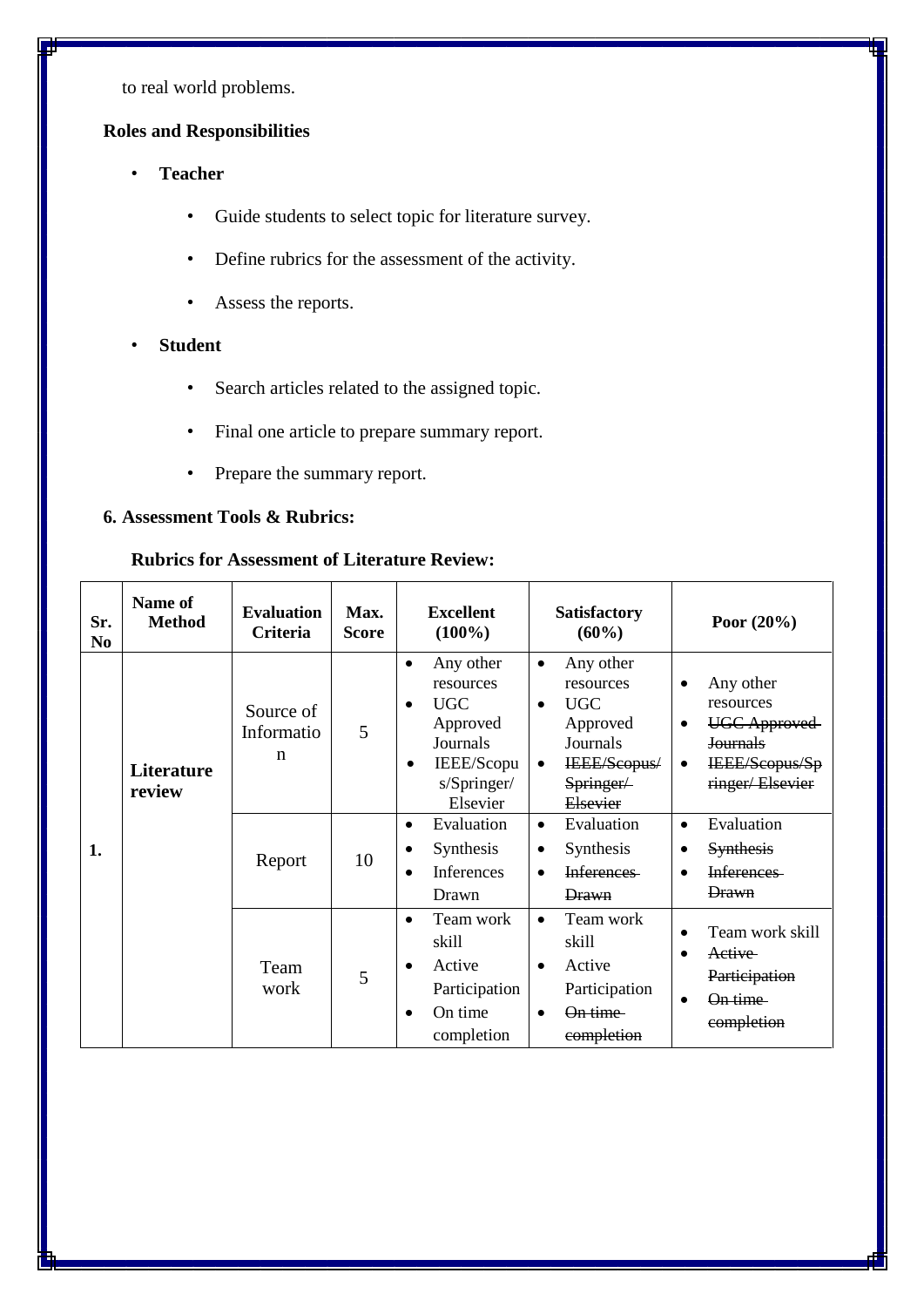## **7. Evaluation Sheet**

| Sr.<br>No.     | Group<br>N <sub>0</sub> | <b>Roll</b><br>N <sub>o</sub> | <b>Name of The Students</b>    | Information<br>Source of<br>$\boldsymbol{\widehat{\omega}}$ | Report (10)    | Team work<br>$\mathbf{v}$ |
|----------------|-------------------------|-------------------------------|--------------------------------|-------------------------------------------------------------|----------------|---------------------------|
| $\mathbf{1}$   |                         | 36                            | Khairnar Rohit Shankar         | $\overline{4}$                                              | 8              | $\overline{4}$            |
| $\overline{2}$ |                         | 46                            | Patil Jaswantsing<br>Vijaysing | 3                                                           | 7              | $\overline{4}$            |
| $\overline{3}$ | $\mathbf{1}$            | 53                            | Rahane Nikhil Vitthal          | 3                                                           | $\overline{7}$ | $\overline{4}$            |
| $\overline{4}$ |                         | 39                            | Langhe Atharva Rajendra        | 4                                                           | 6              | $\overline{4}$            |
| 5              |                         | 12                            | Deore Akash Sanjay             | $\overline{4}$                                              | $\overline{7}$ | $\overline{4}$            |
| 6              |                         | 11                            | Dawalkar Rishikesh<br>Arvind   | 3                                                           | 6              | $\overline{4}$            |
| 7              | $\overline{2}$          | 5                             | <b>Bhamare Vedant Vijay</b>    | 3                                                           | 6              | $\overline{4}$            |
| 8              |                         | 20                            | <b>Ghodke Chinmay Deepak</b>   | 3                                                           | 5              | $\overline{4}$            |
| 9              |                         | 70                            | Birari Kishori                 |                                                             |                |                           |
| 10             |                         | 76                            | Pawatekar Pooja                |                                                             |                |                           |
| 11             | 3                       | 80                            | Devika Tatar                   |                                                             |                |                           |
| 12             |                         | 38                            | Tejal Kuwar                    |                                                             |                |                           |
| 13             |                         | 41                            | Maknor Kanchan N.              | $\overline{4}$                                              | $\overline{7}$ | $\overline{4}$            |
| 14             | $\overline{\mathbf{4}}$ | 33                            | Karpe Anuja Mukund             | $\overline{4}$                                              | 7              | 4                         |
| 15             |                         | 68                            | Vyas Bhumika Rajnish           | $\overline{4}$                                              | 8              | $\overline{4}$            |
| 16             |                         | 71                            | Wavdhane Utkarsha D.           | $\overline{4}$                                              | $\overline{7}$ | 4                         |
| 17             | 5                       | 54                            | Sanap Madhuri Shankar          | 3                                                           | 5              | $\overline{4}$            |
| 18             |                         | 75                            | Roshni More                    | 3                                                           | 6              | $\overline{4}$            |
| 19             |                         | 6                             | <b>Bhamre Divya Jayant</b>     | 3                                                           | 7              | $\overline{4}$            |
| 20             |                         | 51                            | Pingle Pranjal Anil            | 3                                                           | 8              | $\overline{4}$            |
| 21             |                         |                               | Shindore Salil Darshan         | 3                                                           | 5              | 3                         |
| 22             | 6                       | 29                            | Kakad Saurabh Changdeo         | 3                                                           | 5              | 3                         |
| 23             |                         | 72                            | Zambare Aman Prabhakar         | $\overline{4}$                                              | 5              | 3                         |
| 24             |                         | 69                            | Wagh Chandan Prem              | 3                                                           | 5              | 3                         |
| 25             |                         | 22                            | Gujarathi Devesh Santosh       | $\overline{2}$                                              | 5              | 3                         |
| 26             | 7                       | 66                            | Vidhate Sanket Somnath         | 3                                                           | 6              | $\overline{4}$            |
| 27             |                         | $\overline{4}$                | Bejekar Tushar Sampat          | $\mathbf{1}$                                                | $\overline{4}$ | 3                         |
| 28             |                         | 17                            | Gaikwad Harshal Dilip          | $\mathbf{1}$                                                | 5              | 3                         |
| 29             |                         | 13                            | Dhavale Rupali Rajesh          | 3                                                           | 3              | 3                         |
| 30             | 8                       | 76                            | Prerana Gangurde               | $\overline{3}$                                              | 5              | $\overline{4}$            |
| 31             |                         | 21                            | Ghule Pranjal Pratap           | 3                                                           | 6              | $\overline{4}$            |
| 32             |                         | $\overline{2}$                | <b>Bahalkar Ganesh Sharad</b>  | 3                                                           | 6              | $\overline{4}$            |
| 33             |                         | $\mathbf{1}$                  | Aswani Renu Gangaram           | 3                                                           | $\tau$         | 4                         |
| 34             | 9                       | 14                            | Dhawale Bhakti Rajendra        | 5 <sup>5</sup>                                              | 8              | 4                         |
| 35             |                         | 19                            | Gawale Akanksha D.             | 3                                                           | 5              | $\overline{4}$            |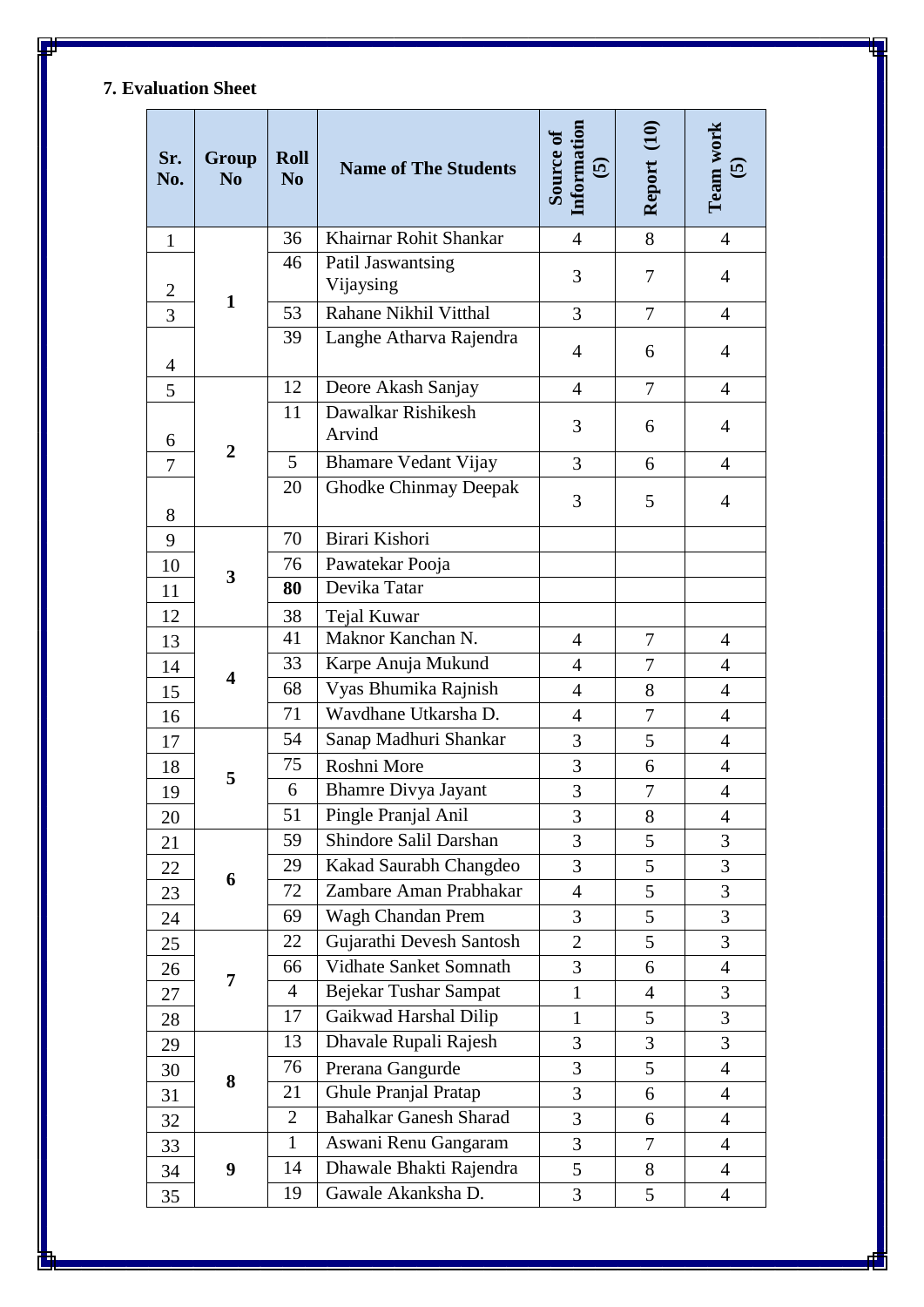| 36 |    | 60 | Shivade Ankita Kashinath                    | 3                                | 6              | $\overline{4}$                   |
|----|----|----|---------------------------------------------|----------------------------------|----------------|----------------------------------|
| 37 | 70 |    | Renuka Wagh                                 |                                  |                |                                  |
| 38 | 15 |    | Pallavi Dhokane                             | $\overline{4}$                   | $\overline{7}$ | $\overline{4}$                   |
| 39 | 10 | 65 | Simran Upasani                              | $\overline{4}$                   | 8              | $\overline{4}$                   |
| 40 |    | 50 | Revati Pekhale                              | $\overline{4}$                   | 6              | $\overline{4}$                   |
| 41 |    | 47 | Patil Pragati Sanjay                        |                                  |                |                                  |
| 42 |    | 55 | Sapkale Pranali Vijay                       |                                  |                |                                  |
| 43 | 11 | 24 | Jadhav Dhanashri J.                         |                                  |                |                                  |
| 44 |    | 43 | More Vishakha Sanjay                        |                                  |                |                                  |
| 45 |    | 77 | Sonawane Rakesh                             |                                  |                |                                  |
| 46 |    | 78 | Sonawane Sameer                             |                                  |                |                                  |
| 47 | 12 | 79 | Gotarne Pavankumar                          |                                  |                |                                  |
| 48 |    | 71 | Gajjar Viren                                |                                  |                |                                  |
| 49 |    | 44 | Nahar Riddhi Sunil                          | $\overline{2}$                   | $\overline{4}$ | 3                                |
| 50 |    | 35 | Khairnar Dhanali Vijay                      | $\overline{2}$                   | $\overline{4}$ | 3                                |
| 51 | 13 | 37 | Kinge Shrutika R.                           | 2                                | 5              | 3                                |
| 52 |    | 40 | Komal Mahajan                               | $\overline{2}$                   | 5              | 3                                |
| 53 |    | 31 | Kangane Shubham M.                          | 3                                | 5              | 3                                |
| 54 |    | 52 | Pingle Pratibha Balasaheb                   | 3                                | 8              | $\overline{4}$                   |
| 55 | 14 | 32 | Kankariya Sanket S.                         | $\overline{2}$                   | $\overline{7}$ | $\overline{4}$                   |
| 56 |    | 9  | <b>Borse Shubham Prashant</b>               | $\overline{3}$                   | 6              | 3                                |
| 57 |    | 57 | Shah Owais Sharfraz                         |                                  |                |                                  |
|    |    | 61 | Singh Sachin Ajab                           |                                  |                |                                  |
| 58 | 15 |    | Narayan                                     |                                  |                |                                  |
| 59 |    |    | Abhinandan Jagtap                           |                                  |                |                                  |
| 60 |    | 72 | Vikrant Pagare                              |                                  |                |                                  |
| 61 |    | 73 | Kumbhar Chetan                              |                                  |                |                                  |
| 62 | 16 | 74 | Mahajan Sarang                              |                                  |                |                                  |
| 63 |    | 75 | Patil Jayesh                                |                                  |                |                                  |
| 64 |    | 8  | Bora Mansi Amit                             | $\overline{2}$                   | 5              | $\overline{4}$                   |
|    |    | 27 | <b>Jhavar Anushree Sharad</b>               |                                  |                |                                  |
| 65 |    |    |                                             | 3                                | 5              | $\overline{4}$                   |
|    | 17 | 63 | Tarwani Riddhi                              |                                  |                |                                  |
| 66 |    |    | Khemchand                                   | 2                                | 3              | $\overline{2}$                   |
| 67 |    | 56 | Sarode Snehal Ramrao                        | $\overline{2}$                   | 3              | $\overline{2}$                   |
| 68 |    | 42 | Morankar Abhishek R.                        |                                  |                |                                  |
|    |    | 3  | <b>Baviskar Ronak Hemant</b>                |                                  |                |                                  |
| 69 | 18 |    |                                             |                                  |                |                                  |
| 70 |    | 67 | Vishwakarma Rohit T.                        |                                  |                |                                  |
| 71 |    | 49 | Patil Sushant Parag                         |                                  |                |                                  |
| 72 |    | 64 | Thombare Dhanashri R.                       | 5                                | 5              | 4                                |
| 73 |    | 58 | Shardul Shweta V.                           | 5                                | $\tau$         | $\overline{4}$                   |
| 74 | 19 |    |                                             |                                  |                |                                  |
|    |    | 30 |                                             |                                  |                |                                  |
| 75 |    | 7  | Kale Apurva Rajendra<br>Bhavsar Disha Manoj | $\overline{4}$<br>$\overline{4}$ | 6<br>6         | $\overline{4}$<br>$\overline{4}$ |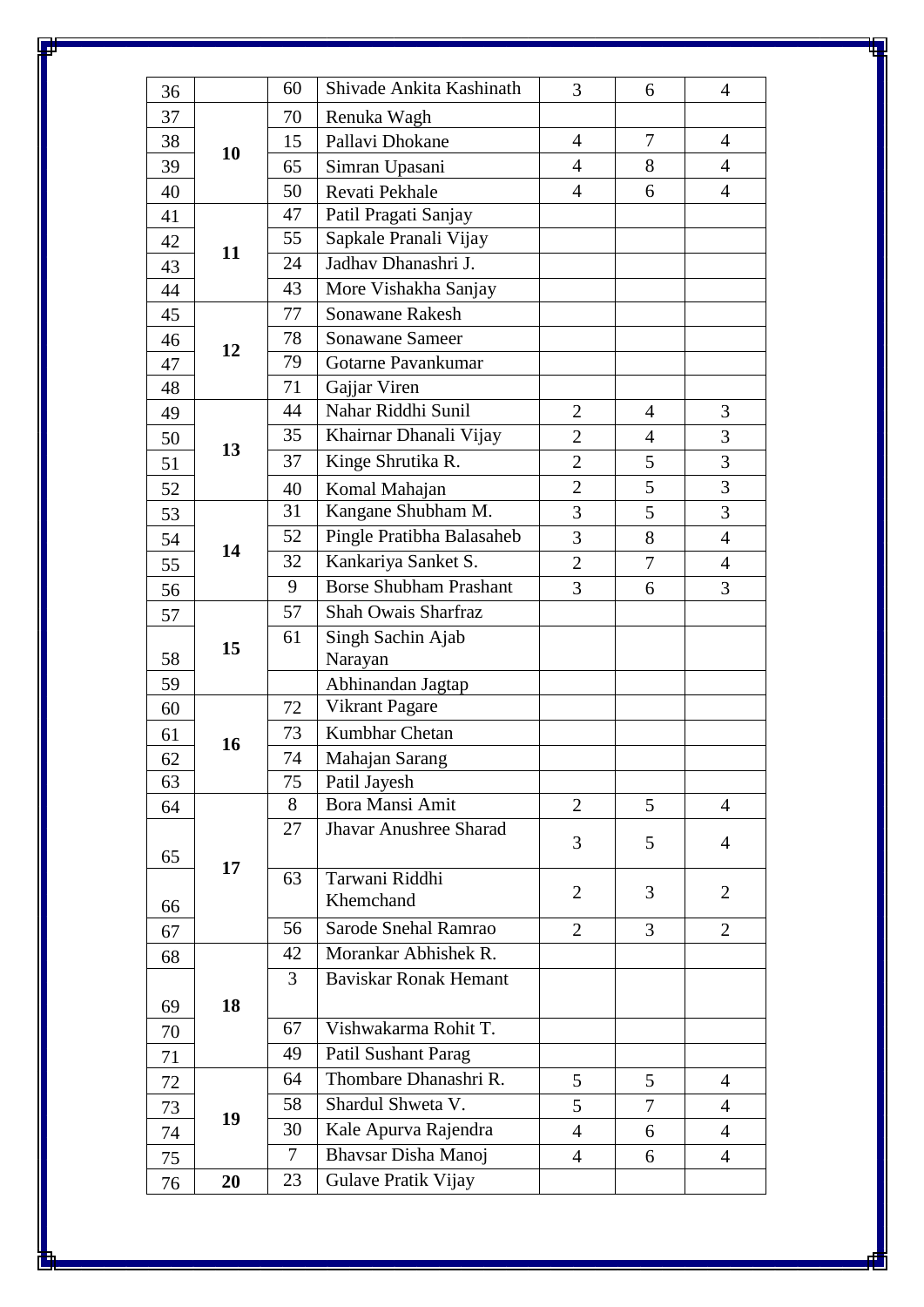|  | 16 | Dumbare Shivam Kailas  |  |  |
|--|----|------------------------|--|--|
|  |    |                        |  |  |
|  | 28 | Kadam Siddhant Prakash |  |  |
|  |    |                        |  |  |
|  | 62 | Suryawanshi Sarang     |  |  |
|  |    | Pravin                 |  |  |

| <b>SN</b> | <b>Result Analysis</b>                     |    |
|-----------|--------------------------------------------|----|
|           | <b>Total Student Present Student</b>       | 50 |
|           | <b>Number of Student Scoring above 60%</b> | 40 |
| 3         | Percentage of student Scoring above        | 80 |
|           | 60%                                        |    |

## **8. Impact Analysis**